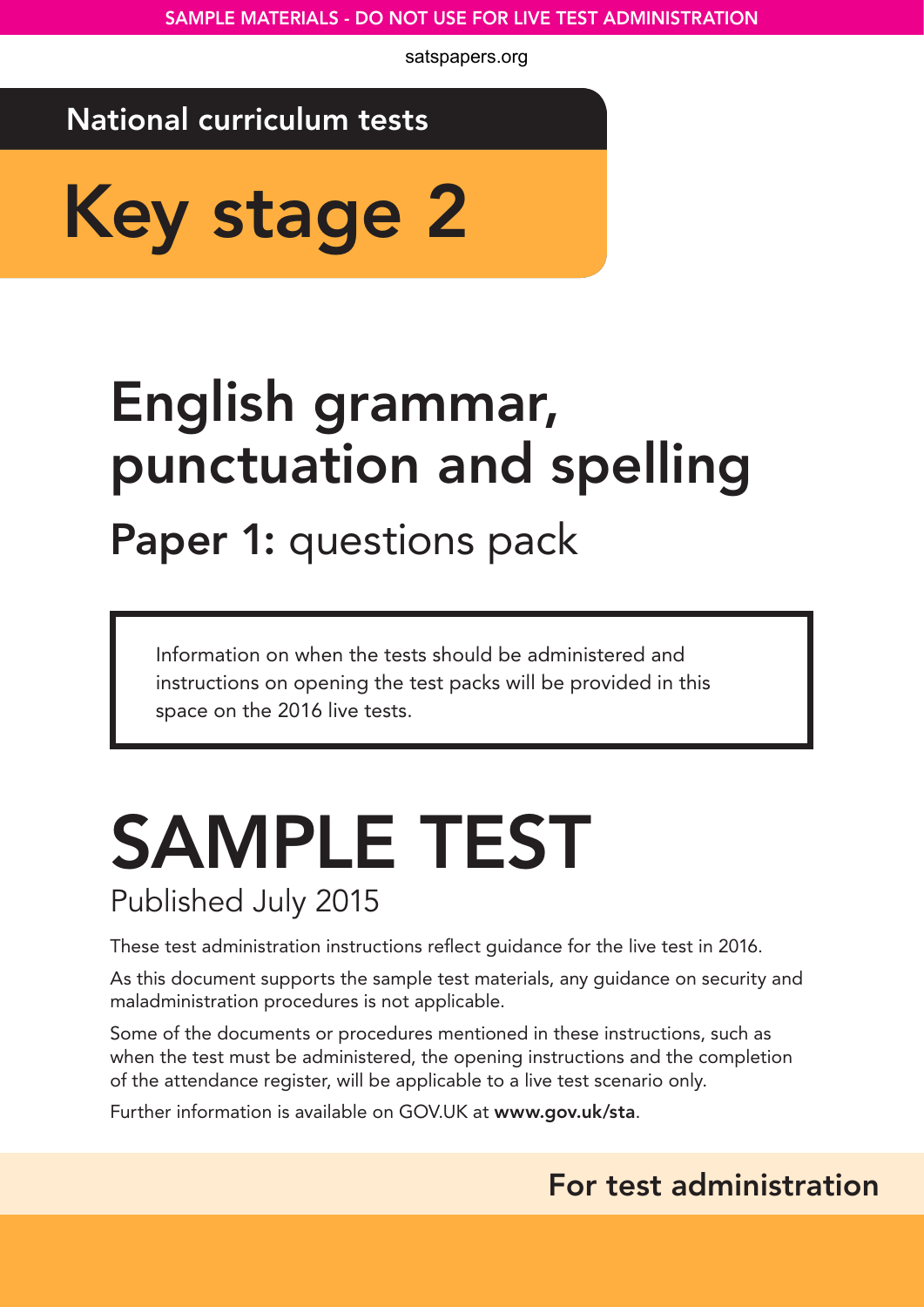### 2016 Key stage 2 English grammar, punctuatio**6aఏষ্ট Gpelling Gh**mple test Paper 1: questions

The key stage 2 English grammar, punctuation and spelling sample test consists of 2 papers. The papers must be administered in order. Pupils may have a break between the papers. However, test packs must not be opened until the pupils are in the test room ready to complete the test.

#### **Paper 1: questions**

The following information explains how to administer the key stage 2 English grammar, punctuation and spelling sample test Paper 1: questions. If you have any questions, you should check with your headteacher or key stage 2 test co-ordinator before you administer the test.

Please make sure you follow these instructions correctly to ensure that the test is properly administered.

| <b>Format</b>                    | This component consists of a single test paper.<br>$\bullet$<br>Pupils will have 45 minutes to complete the test, answering the questions in the test paper.<br>$\bullet$                                                                                                                                                                                                                                                                                                                                                                                                                                                                                                                                                                                                                                                                                                                                                                                                                                                                                                                                                                                                                                                                                 |
|----------------------------------|-----------------------------------------------------------------------------------------------------------------------------------------------------------------------------------------------------------------------------------------------------------------------------------------------------------------------------------------------------------------------------------------------------------------------------------------------------------------------------------------------------------------------------------------------------------------------------------------------------------------------------------------------------------------------------------------------------------------------------------------------------------------------------------------------------------------------------------------------------------------------------------------------------------------------------------------------------------------------------------------------------------------------------------------------------------------------------------------------------------------------------------------------------------------------------------------------------------------------------------------------------------|
| <b>Equipment</b>                 | Each pupil will need the equipment specified below:<br>a blue / black pen or a dark pencil<br>$\bullet$<br>rubber (optional). If rubbers are not provided, you should tell the pupils that they may cross<br>$\bullet$<br>out any answers they wish to change.<br>Pupils are not allowed:<br>dictionaries<br>electronic spell checkers<br>bilingual word lists.                                                                                                                                                                                                                                                                                                                                                                                                                                                                                                                                                                                                                                                                                                                                                                                                                                                                                           |
| <b>Assistance</b>                | You must ensure that nothing you say or do during the test could be interpreted as giving pupils<br>an advantage.<br>You may explain or rephrase a question provided you do not give away subject-specific<br>information. For example, if a question asks to "insert a pair of commas", 'insert' may be explained<br>but not 'commas'.<br>You must not give alternative explanations, e.g. explain 'inverted commas' as 'speech marks', or<br>name punctuation.<br>The notes for readers in the English grammar, punctuation and spelling test gives examples of<br>how to read particular types of questions in Paper 1: questions.<br>The examples below illustrate how to deal with some common situations.<br>Q. I don't understand the question.<br>A. Read the question again and underline key words that tell you what to do.<br>Q. What does 'adverb' mean?<br>A. I can't tell you, but think hard and try to remember. We can talk about it after the test.<br>If any context or words related to a question are unfamiliar to a pupil, you may show them<br>related objects or pictures, or describe the context.                                                                                                                             |
| <b>Before the</b><br>test begins | Review the list of pupils with any particular individual needs: e.g. pupils who are allowed<br>additional time or who may need a transcript made at the end of the test. Ensure first you<br>know how to administer any access arrangements correctly. Please refer to the 2015 Key<br>Stage 2 Access Arrangements Guidance.<br>It is important that the pupils' names on their tests match the names on the test attendance<br>$\bullet$<br>register. Check with your test co-ordinator whether any pupil in your group is known by a<br>different name in school, or has changed their name since pupil registration. This is so you can<br>remind the pupil to write the correct name on their test paper.<br>Check that there are enough administrators to maintain adequate supervision for the test.<br>$\bullet$<br>You should consider the possibility of at least 1 test administrator needing to leave the room<br>with a pupil.<br>Read the notes for readers in the English grammar, punctuation and spelling test.<br>Ensure that you understand how to deal with issues during the tests.<br>Write the school's name on a board that is visible to all pupils.<br>Leave space on the board to write the start and finish times of the test. |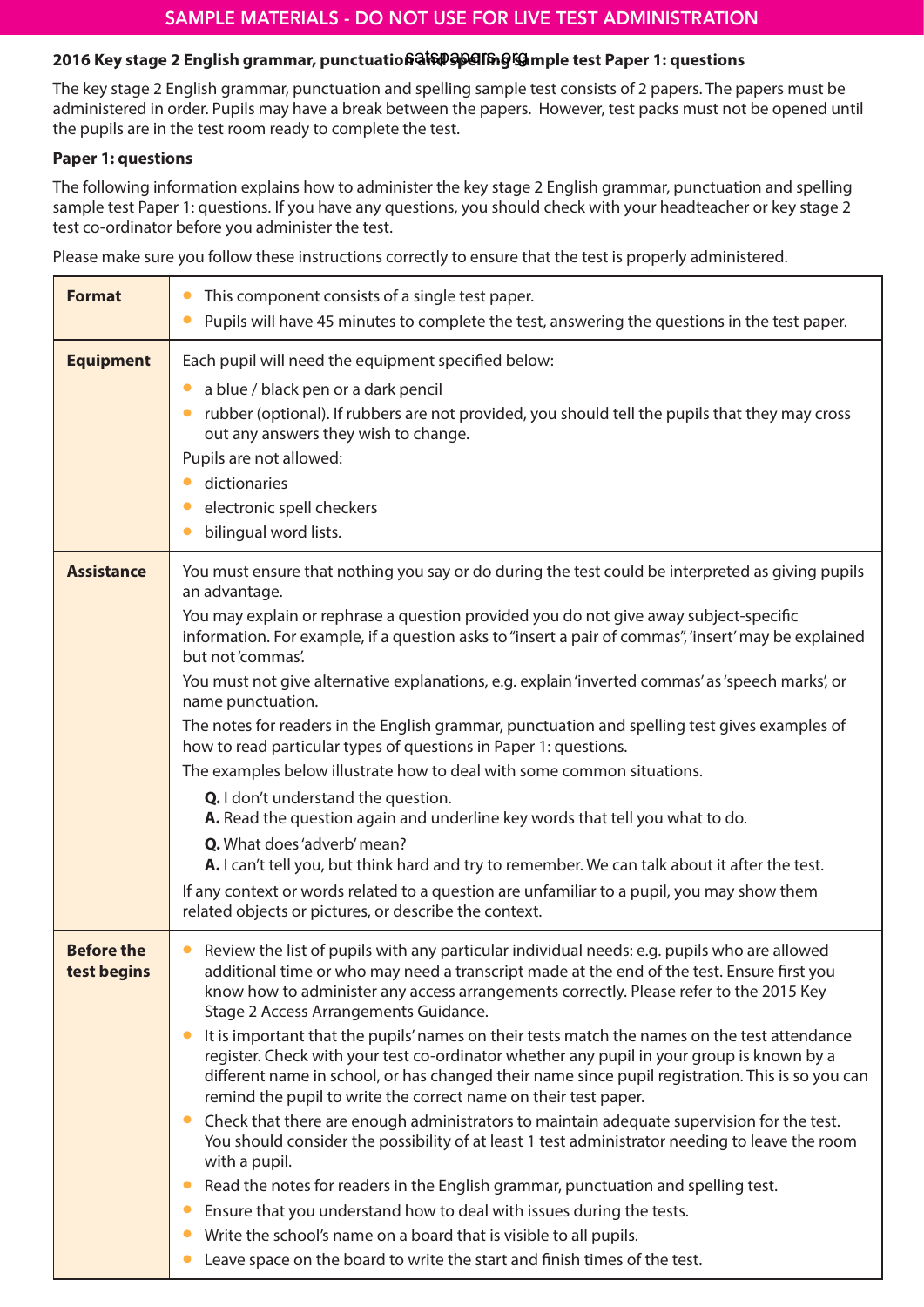|                                                         | satspapers.org                                                                                                                                                                                 |
|---------------------------------------------------------|------------------------------------------------------------------------------------------------------------------------------------------------------------------------------------------------|
| <b>How to deal</b><br>with issues<br>during the<br>test | It is impossible to plan for every scenario. Whatever action you take, pupil safety must always be<br>your first consideration.                                                                |
|                                                         | In the following circumstances, you will need to stop the test either for an individual pupil or for<br>the whole cohort:                                                                      |
|                                                         | test papers are incorrectly collated or the print is illegible                                                                                                                                 |
|                                                         | an incorrect test has been administered                                                                                                                                                        |
|                                                         | a fire alarm goes off                                                                                                                                                                          |
|                                                         | a pupil is unwell                                                                                                                                                                              |
|                                                         | a pupil needs to leave the test room during the tests                                                                                                                                          |
|                                                         | a pupil is caught cheating.                                                                                                                                                                    |
|                                                         | If you need to stop the test:                                                                                                                                                                  |
|                                                         | make a note of the time                                                                                                                                                                        |
|                                                         | make sure pupils are kept under test conditions and that they are supervised                                                                                                                   |
|                                                         | if they have to leave the room, ensure they don't talk about the test                                                                                                                          |
|                                                         | speak to your test co-ordinator or a senior member of staff for advice on what to do next.                                                                                                     |
|                                                         | You should brief your headteacher on how the incident was dealt with, once the test is over.                                                                                                   |
| <b>What to do</b>                                       | Check that pupils don't have mobile phones or other disruptive items.                                                                                                                          |
| at the start                                            | Check that pupils don't have any materials or equipment that may give them extra help.                                                                                                         |
| of the test                                             | Check that seating is appropriately spaced and that no pupil can see another pupil's test paper.                                                                                               |
|                                                         | Ensure that each pupil has a copy of the Paper 1: questions.                                                                                                                                   |
|                                                         | Write the start and finish times on the board so that all the pupils can see them.                                                                                                             |
| <b>What to say</b><br>at the start                      | It is important to brief pupils fully at the start of each test. You should use this script to introduce<br>Paper 1: questions.                                                                |
| of the test                                             | This is the key stage 2 English grammar, punctuation and spelling test Paper 1: questions.                                                                                                     |
|                                                         | You should have Paper 1: questions in front of you.                                                                                                                                            |
|                                                         | You will need a blue / black pen or a dark pencil and you may use a rubber for this test.                                                                                                      |
|                                                         | (If rubbers are not provided, you should tell the pupils that they may cross out any answer<br>that they wish to change.)                                                                      |
|                                                         | Write your name and school name on the front of your test paper. (If any pupil's name differs<br>to the name provided during pupil registration, instruct the pupil to write both names on the |
|                                                         | paper.)                                                                                                                                                                                        |
|                                                         | Open your test paper to page 3. I will read the instructions to you.                                                                                                                           |
|                                                         | In this booklet, your grammar, punctuation and vocabulary are tested.                                                                                                                          |
|                                                         | There are different types of question for you to answer in different ways.                                                                                                                     |
|                                                         | The space for your answer shows you what type of answer is needed.                                                                                                                             |
|                                                         | For some questions you do not need to do any writing.<br>$\bullet$                                                                                                                             |
|                                                         | Read the instructions carefully so that you know how to answer each question.<br>Some questions have a line or a box for your answer. This shows that you need to write a                      |
|                                                         | word, a few words or a sentence.                                                                                                                                                               |
|                                                         | The number under each line at the side of the page tells you the maximum number of marks<br>for each question.                                                                                 |
|                                                         | You will have 45 minutes to answer the questions in this booklet.                                                                                                                              |
|                                                         | You should try to answer all of the questions. If you can't answer a question, move on to the<br>next one and return to it later.                                                              |
|                                                         | Pay particular attention to any instructions within test questions.                                                                                                                            |
|                                                         | To make sure your answers can be marked, don't write in the grey areas, on the barcode or on<br>the lines at the top and bottom of the edge of the page and don't crumple your test paper.     |
|                                                         | If you want to change your answer, rub it out or put a line through the response you don't<br>want the marker to read.                                                                         |